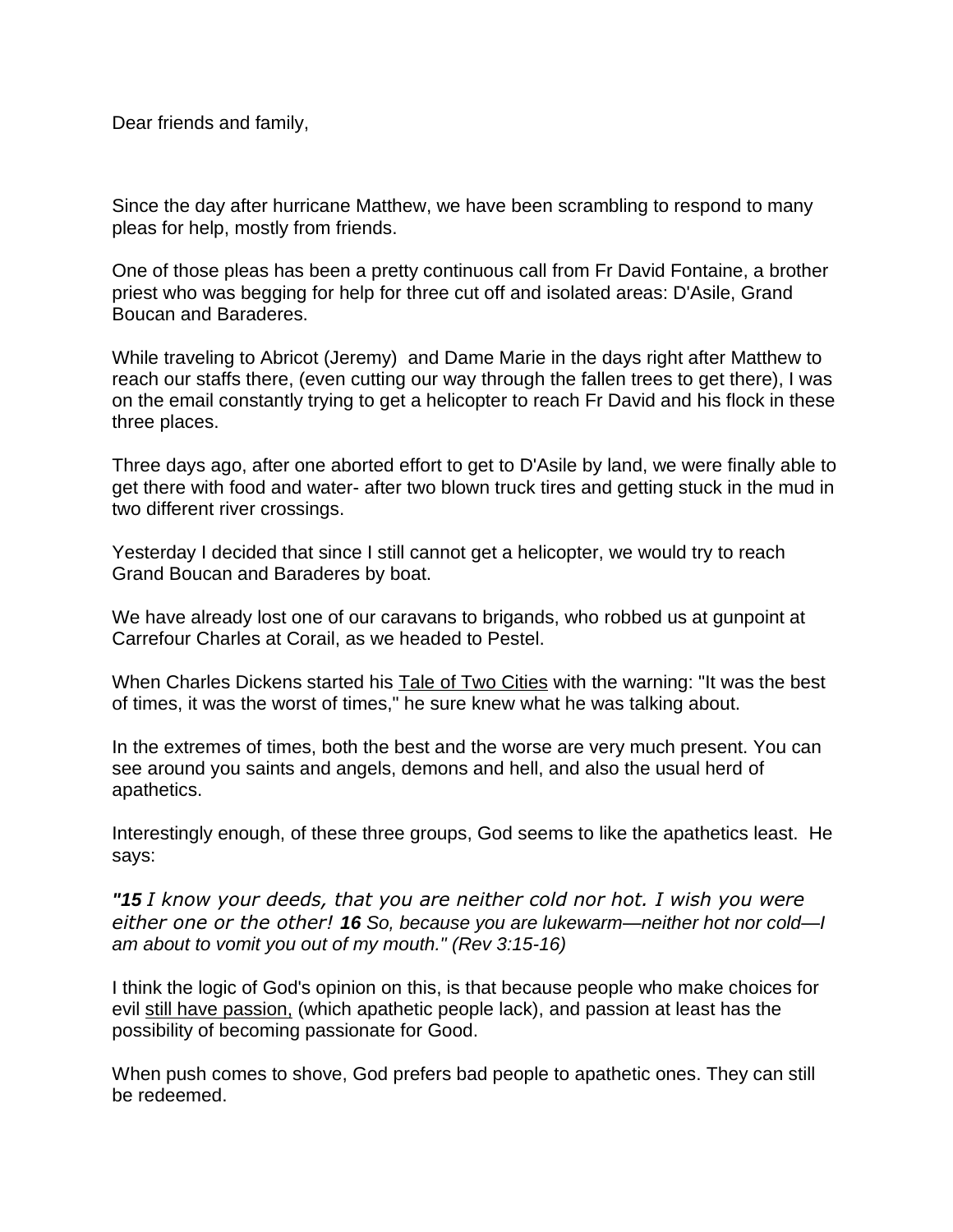So yesterday we loaded up 500 sacks of rice and 500 sacks of water (with 60 small bags/sack) and headed toward Petit Trou de Nippes, where we would sleep at the parish house and head off in boats this morning.

At 10pm last night, we were nearly at the parish house when, in front of a very small village, two tires of the heavy truck exploded. The village people were first scared, and then smiled, thinking what luck that this truck destined for somewhere else was now their bounty.

They first came and stood around in large numbers. This truck was contracted just for this trip, and the driver did not have a lug wrench or a jack. We had to send some of our team on motorcycle to find some "tire men" who might have the right size gear.

In the middle of nowhere, this took about 2 hours. During that time, some armed young people came to make their claim.

We were completely in their hands.

And then two things happened.

A little girl names Guerlande, who has been at our children's hospital for heart disease, recognized Fr Enzo and called out to him

The armed men saw the sick girl approach and embrace the priest.

At the same time, Raphael recognized one of the bandits as being from his old neighborhood. Raphael took out a little rum, shared it, and then stories of childhood flowed.

We were delivered.

Finally reaching the parish house, itself a victim of Matthew, Fr Luckson gave us small mattresses, so we could lay down and try to sleep (and get chewed up by mosquitos).

Before I got my mat, i was invited by Lukson into the church. He said he wanted to show me something.

He explained the church was built in the 1600's, pretty much by accident. Ships passing this area to build the Cathedral in Jeremy became grounded there, and so they decided to build a midpoint warehouse on the spot. The place later became a little town, graced by a Church. The Church of the Nativity.

And there over the altar, an original painting of Leonardo Da Vinci, of the babe in swaddling clothes with his mother and father.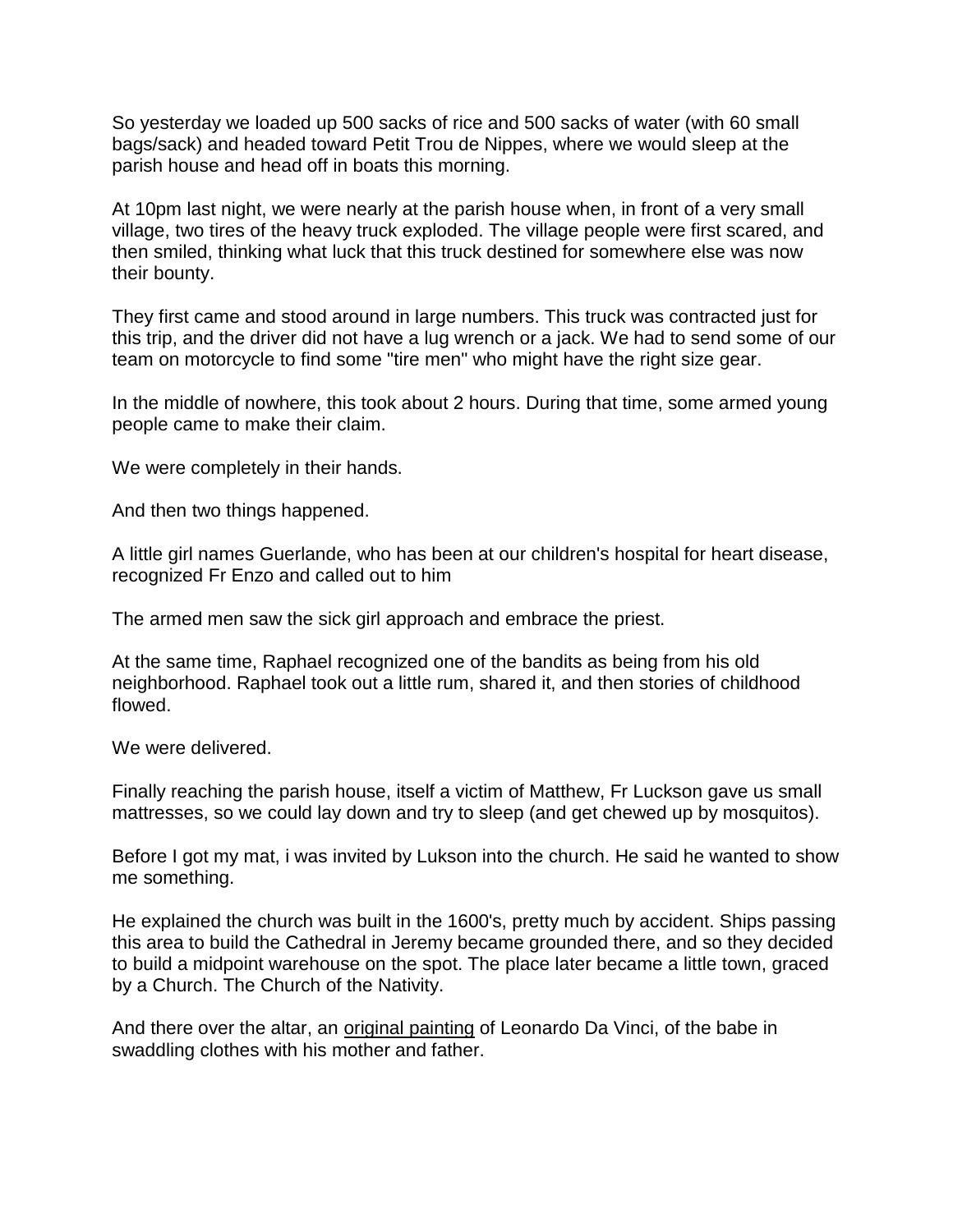The painting has become so weathered and worn, if a museum procurator were to see it, she would have a heart attack on the spot. (And as I am sure you suspect, there are no defibrillators in Petit Trou de Nippes.)

A beautiful baby, born in darkness and starkness.

We set out early in the morning for the boats we rented by phone contact. We had no idea of their size, age, or seaworthiness.

We soon saw the leaks could be easily bailed by bucket, and that two trips using three boats a trip would do it for all that rice and water.

We started loading the boats. The first began to tilt and rock. It looked like it would tip over. All the people watching cheered.

This was a second group to think that the voyage was not possible, and so the bounty theirs.

After a while we went sputtering across the bay to Grand Boucan, to deliver the food to isolated victims of Matthew.

As soon as the boat launched, the small crew took condoms out of their pockets.

Good God. What now?

The opened them, rolled them over their cell phones and tied them at the bottom, to keep them safe from the splashing water.

Finally, a use of condoms that does not provoke moral debate!

We also covered our phones. As they say, any port in a storm.

We made it easily to Grand Boucan, but we could not make the second trip to Baraderes. The priest of Baraderes, Fr Jean Philippe, called and said he could not control the thieves at his wharf.

When I heard this I thought, if only he had grown up with one of the thieves.

If only he had held one of their children in his arms when she was sick.

If only he would open a small bottle of rum to share.

The truth is, the world is as much saved by what we have done, as it is by what we do. The best way to go through life is building bridges, forging bonds, and cuddling children in our arms.